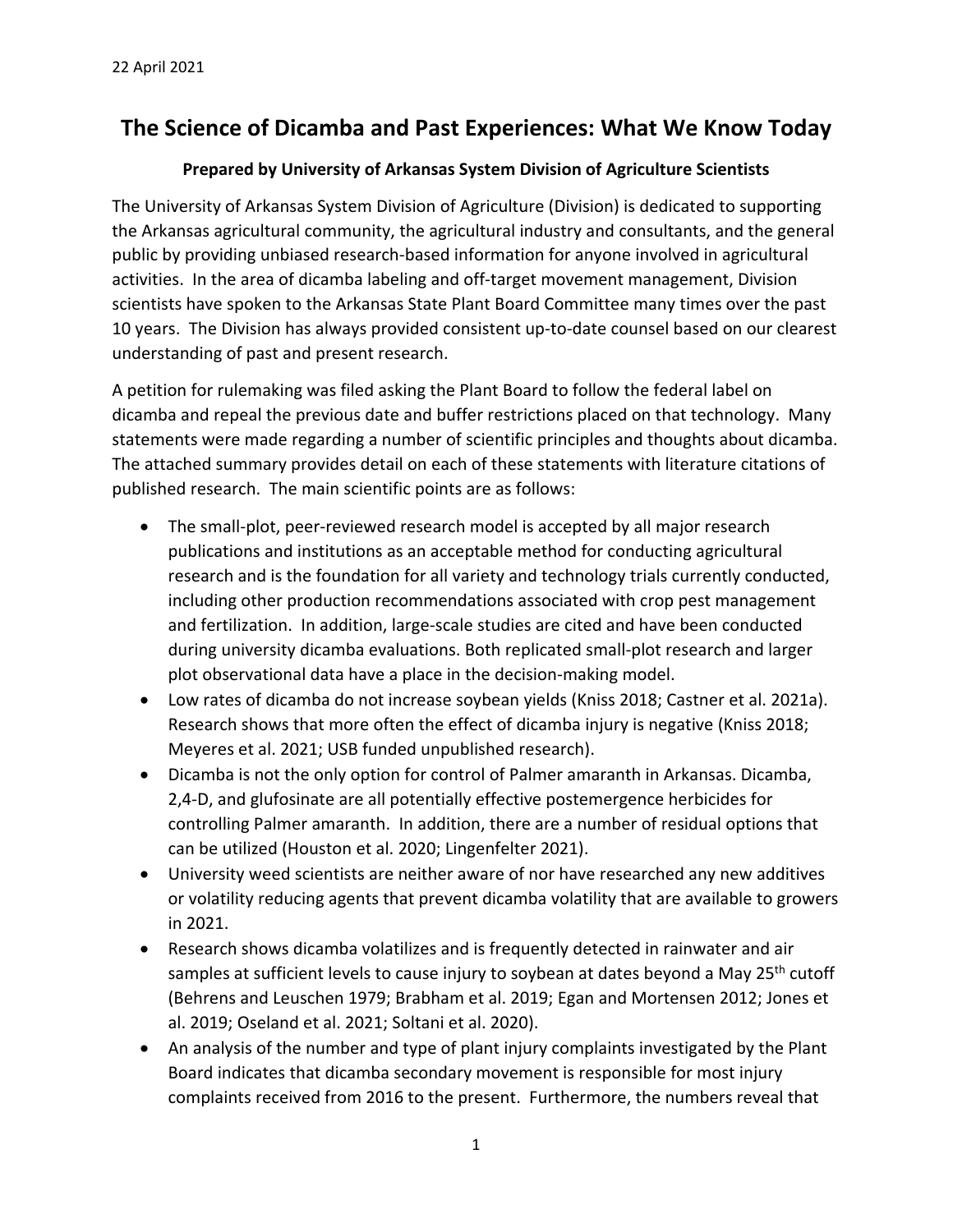many of these applications were made after the May 25<sup>th</sup> cutoff date. The May 25<sup>th</sup> cutoff date initiated in 2018 reduced the 1014 alleged dicamba complaints that occurred in 2017 to a total of 200 in 2018, 210 in 2019, and 218 in 2020 (Figure 1). Research confirms that volatilization occurs more at higher temperatures (Hartzler 2017; Behrens and Leuschen 1979; Mueller and Steckel 2019a).

- Research shows that volatility is a major contributor to off-target, landscape movement of dicamba. In addition, some of this same work has shown the detrimental effects of off-target movement to sensitive species other than soybean, such as vegetable, nut, fruit and vine crops (Knezevic et al. 2018; Bish et al. 2019; Dintelman et al. 2020; Oseland et al. 2020; Johnson et al. 2021).
- University weed scientists in a number of other states have observed and reported on the widespread dicamba injury in other soybean‐producing states, showing that this is not just an Arkansas problem (Hager 2017; Hartzler, 2017; Bradley 2017, 2018).
- Weed scientists are seldom able to trace dicamba-induced symptomology to a source, indicating a means other than physical drift is responsible for the movement. These observations are consistent with Plant Board findings.
- Detrimental effects of sub-lethal dicamba doses dicamba to trees and other perennials have been well documented and are presented in this report (Dintlemann et al. 2019; Wells et al. 2019). This injury has been associated with an increased susceptibility to further abiotic and biotic stresses (ex. Insect feeding/disease) (Campbell and Valentine 1972).
- There are no scientific data that shows dicamba can be used throughout the year in Arkansas without substantially injuring crops. Analysis of complaint data indicates that applications in the summer months have caused a substantial number of complaints.

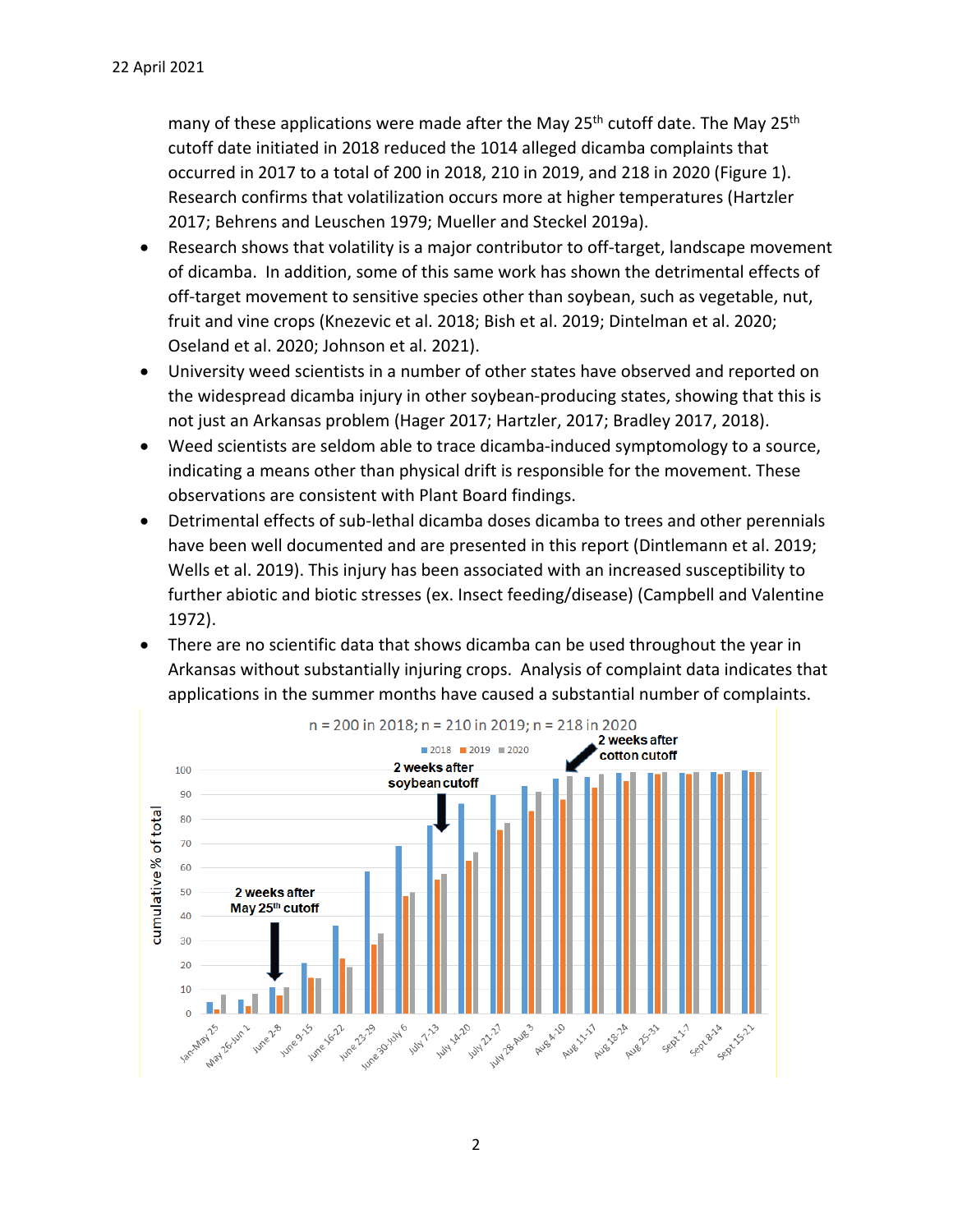Figure 1. Cumulative percentage of alleged dicamba complaints in Arkansas in 2018, 2019, and 2020 with the assumption that these complaints occurred 2 weeks after application.

### **List of dicamba‐related issues**

The following numbered list of issues is supported by peer‐reviewed literature. The term "peer‐ reviewed" means a scholarly process by which research is scrutinized by a group of experts in the appropriate field before publication, ensuring high scientific quality. Research published in peer-reviewed journals has gone through the rigors of the review process, and when it does not meet scientific standards, it is rejected (not published). Scientific findings on dicamba presented in this document are based on published research. Information from articles written by land grant university weed scientists and the media are included to document the expert opinions and observations from several soybean‐producing states where dicamba injury has been observed in recent years.

- *1. Dicamba has historically been applied as a burndown herbicide or to corn and grain sorghum in early spring, which has minimized the risk for damage to nearby plants through volatilization.*
	- All herbicides have the potential to move off-target during and following their application; however, no herbicide has caused the extent of damage or the number of complaints in Arkansas or across the US comparable to dicamba (Bish et al. 2020).
	- Problems with dicamba volatilization were noted as early as the 1960s when Dr. Ellery Knake, extension weed scientist at the University of Illinois, discouraged the use of the herbicide on corn because of the risk for injury to soybean (Hartzler 2017).
	- Behrens and Leuschen (1979) published the widely cited, sentinel paper "Dicamba volatility", which was a major contribution to our understanding of the factors influencing dicamba volatilization and associated injury on soybean. Factors identified as affecting volatilization included formulation and rate, treated surfaces (plant vs soil), temperature, humidity, and rainfall after application. From field trials, Behrens and Leuschen concluded that abnormally high temperatures were not needed for sufficient dicamba volatilization to injure soybean.
	- Air temperature has long been recognized as a factor contributing to off-target movement of dicamba via volatilization, leading to a daily air temperature threshold of 85°F recommendation to limit off-target movement. Temperature-related movement of dicamba has directly led to another state (Illinois) implementing a temperature restriction (85°F) on over-the-top dicamba applications for the 2021 growing season (Hager 2021).
	- Egan and Mortensen (2012) demonstrated that field application of the diglycolamine salt of dicamba, the same salt form in Xtendimax, volatilizes at levels sufficient to injure soybean.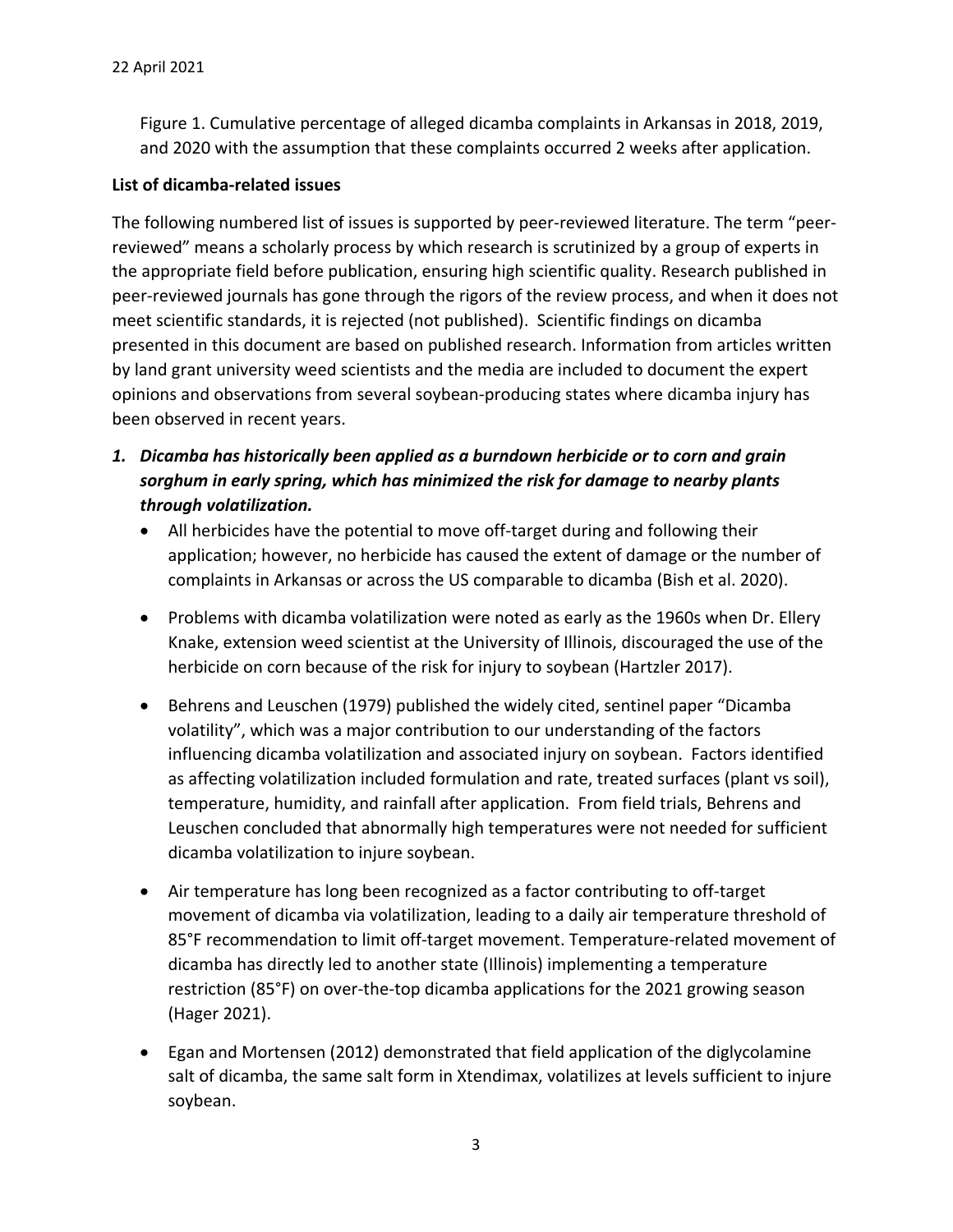Kniss (2018) and Castner et al. (2021a) showed low rates of dicamba applied to soybean do not increase soybean yields.

# *2. Division scientists were asked to provide the Plant Board an update on the latest scientific knowledge regarding dicamba and 2,4‐D off‐target movement as early as 2012 in anticipation of a request for use of dicamba in Xtend crops and 2,4‐D in Enlist crops.*

- Secondary movement is defined as volatilization, movement in water, re-lofting of herbicide molecules from treated surfaces, or suspension of herbicide molecules in air after deposition of the physical spray (Bish et al. 2020, Willett et al. 2019). Unlike primary movement or physical drift, *secondary movement cannot be controlled by the applicator*.
- The history of problems with secondary movement of auxin herbicides in Arkansas and other states, including issues with dicamba volatilization, which are noted throughout the published literature, partly drove the request for research from the Plant Board (Behrens and Leuschen 1979; Bish et al. 2020).
- Subsequent evaluations were also an early indication that secondary movement, most likely volatilization, would be a problem with commercial use of the herbicide during summer months if measures were not taken to correct the problem. Research on Xtendimax with VaporGrip was not allowed by Monsanto before commercial launch.
- Over the past 4 years, there has been a plethora of research and reports by university weed scientists from multiple states who walked fields of soybean exhibiting dicamba injury symptoms showing unequivocally that dicamba volatilization was responsible for the landscape damage observed across much of the U.S. soybean production region.

# *3. Our understanding of dicamba volatilization and the factors contributing to the causes of dicamba detection in air has increased immensely over the past four years.*

- Glyphosate addition to dicamba increases volatilization, even though mixing the newly registered dicamba products with glyphosate is permitted on the Xtendimax, Engenia, and Tavium labels (Bish et al. 2019; Bradley 2019; Carbonari et al. 2020; Mueller and Steckel 2019b; Zaccaro et al. 2021a, c).
- Mixing glufosinate with dicamba increases dicamba volatilization, but this mixture is not permitted by any dicamba labels registered for use in XtendFlex crops (Zaccaro et al. 2021b).
- The presence of dew and rewetting of leaf surfaces increases dicamba volatilization (Bradley 2019; Dr. Bryan Young, non‐published data). This may partly explain the greater volatilization in the Midsouth relative to other arid climates like Arizona, Texas, and Australia where volatilization research has been conducted by a dicamba registrant.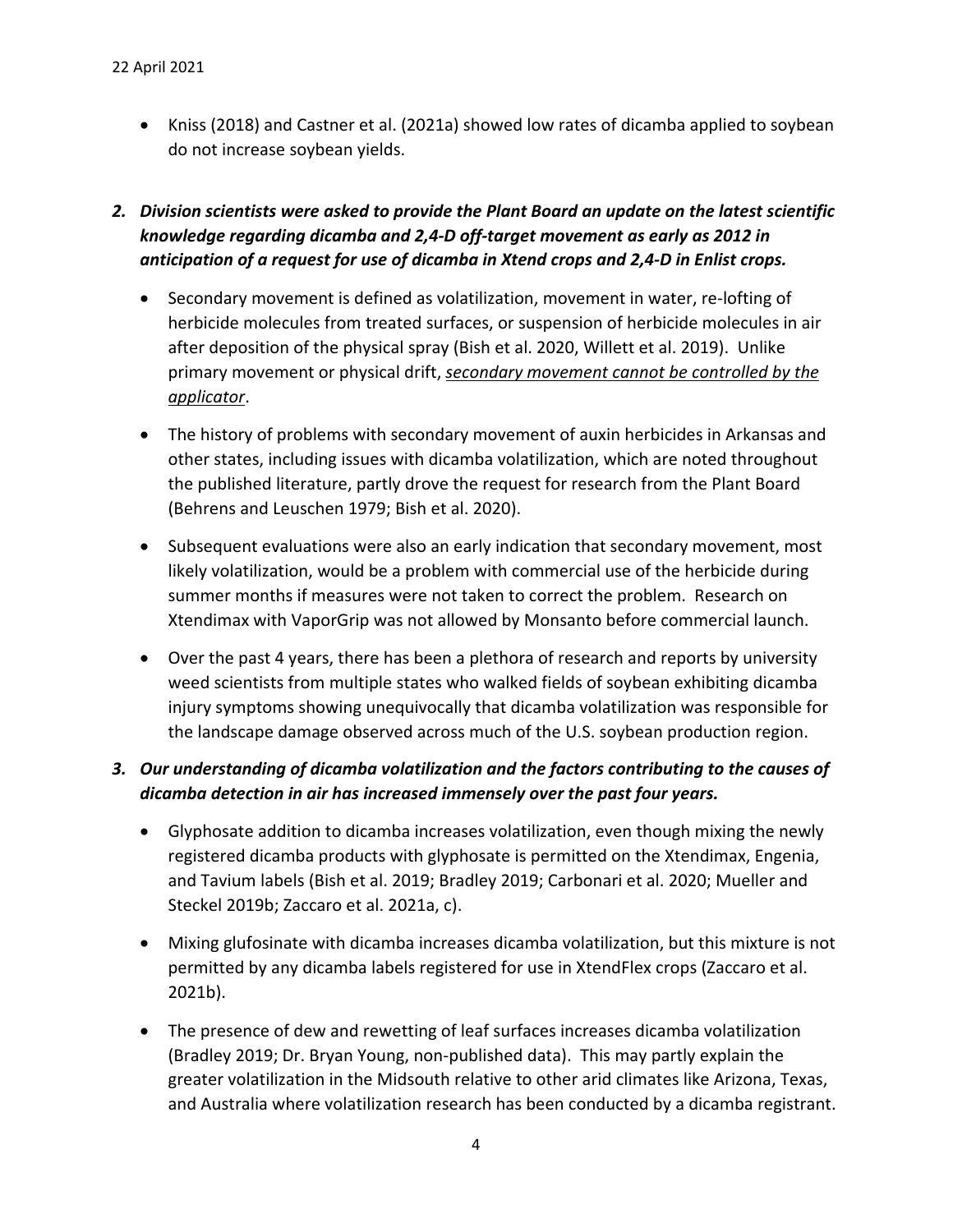- The concentration of dicamba in the air needed to induce symptomology on soybean is approximately 55 times less than from physical drift (Norsworthy, 2019 Plant Board meeting). Soybean typically shows dicamba symptomology any time dicamba acid is detected with air samplers, even at concentrations below 1  $\frac{mg}{m^3}$ /day (Brabham et al. 2019). Dicamba is frequently detected in air and rainfall samples at levels sufficient to cause soybean injury when applied to vast acres (Norsworthy, 2020 Plant Board meeting; Oseland et al. 2021).
- As the pH of soil decreases, the risk for volatilization of dicamba applied to the soil increases (Bradley 2019).
- The time of day of dicamba application influences when and to what extent it is detected in the air (Bish et al. 2019; Mueller et al. 2013). An evening dicamba application in stable air leads to greater detection than daytime application in unstable air during the first 8 hours after application. However, beyond the first 8 hours after application, dicamba detection is greater for the daytime application. In Missouri, total detection of dicamba over 72 hours under stable and nonstable air was similar (Bish et al. 2019).
- In the absence of rainfall, dicamba volatilization can occur for up to 21 days from dry soil (Long 2017).
- Lowering application spray volume and decreasing droplet size increases dicamba volatilization (Long 2017).
- *4. Research and field evidence indicates that it is volatilization, rather than physical drift, of dicamba, that is a major cause of the issues observed with off‐target movement of the herbicide over the past 4 years.*
	- Physical drift leaves a pattern of injury most severe closest to the spray source. For this reason, physical drift can often be traced to a source. However, of the 1,642 dicamba complaints that have occurred since 2017, *only 15% were traceable*. Hence, volatilization or atmospheric loading appears to be the main culprit leading to these complaints.
	- Academic research in recent years, both within and outside of Arkansas, has shown volatilization of new dicamba formulations to be a principal contributor of injury to hyper‐sensitive plants (Bish et al. 2019; Soltani et al. 2020; Norsworthy, 2018 Plant Board Presentation).
	- Physical drift occurs directly downwind, whereas dicamba volatilization of the new formulations can move across the landscape in multiple directions and is known to occur even at 4 days after application in the absence of rainfall (Bish et al. 2019; Norsworthy 2018 & 2019 Plant Board Presentations).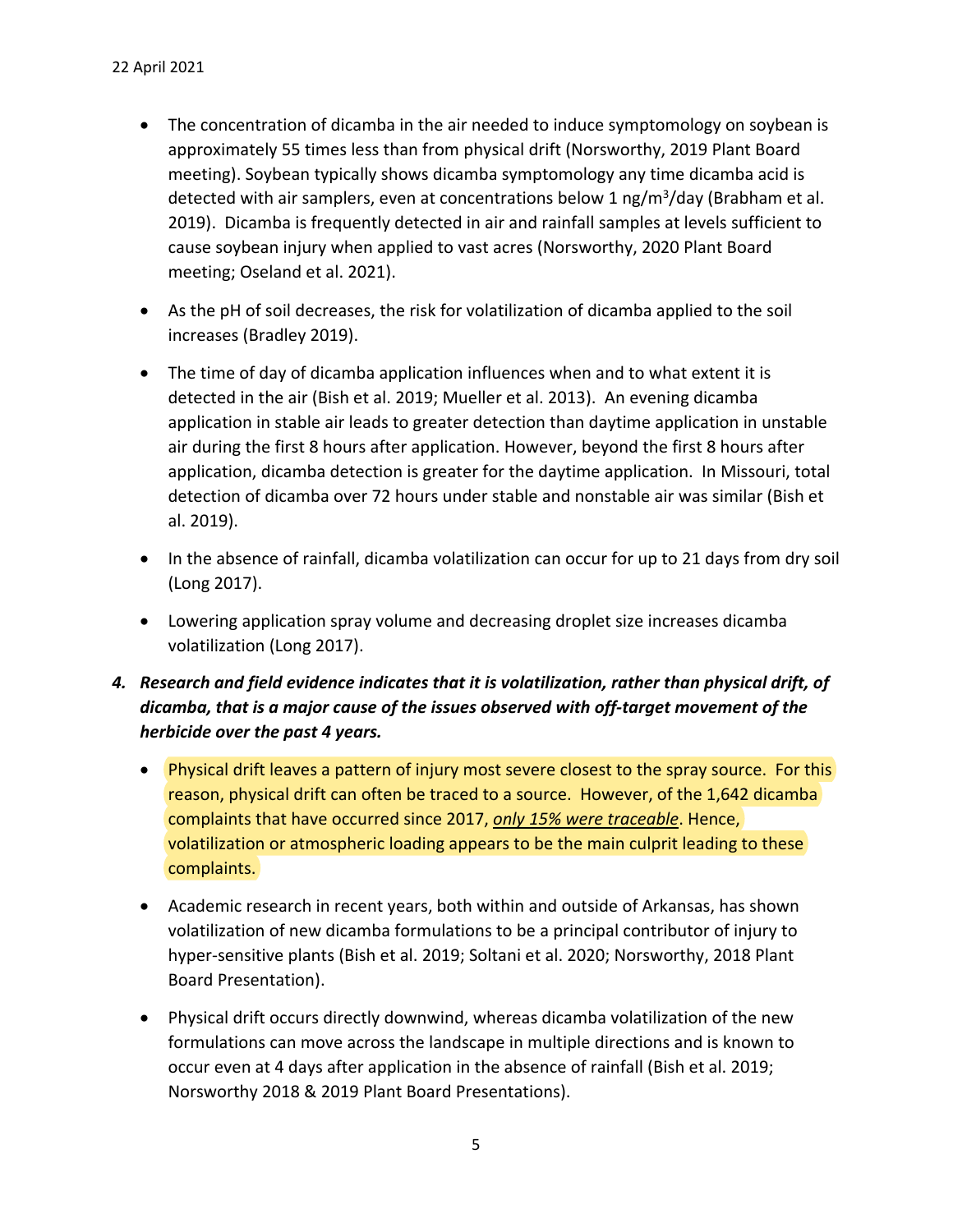- Over the past 4 years, Dr. Kevin Bradley studied the impact of dicamba on a wide assortment of fruit, vegetable, and tree species; conducted research to understand the extent of dicamba volatilization and its causes; and has examined associations between dicamba use and landscape injury (Knezevic et al 2018; Bish et al. 2019; Ward 2019; Dintelman et al. 2020; Oseland et al. 2020; Oseland et al. 2021).
- *5. There has been no large‐plot, field‐scale testing of VaporGrip Xtra or Sentris in Arkansas, so it is uncertain whether new volatility reducing agents that are required with the recent registration will circumvent the widespread damage caused by dicamba in our unique environment and landscape.*
- There has been no testing of the new volatility reducing agents in Arkansas other than a single evaluation of each product in a low-tunnel trial.
- There is no known published research that examines the relationship between dicamba volatilization and temperature when mixed with the new volatility reducing agents.
- It is well established that volatilization and risk for off-target movement of dicamba differ greatly among geographies across North American soybean‐producing regions (Soltani et al. 2020). Conditions unique to eastern Arkansas partly contribute to potentially enhanced dicamba movement, and it is unknown whether the new volatility reducing agents will alleviate this problem.
- Dicamba damage across the Iowa landscape in 2020 was the greatest that had been observed since the introduction of dicamba in the 1960s. The environment in 2020, particularly with temperatures above 85°F during periods that dicamba was sprayed is believed to have greatly contributed to the damage (Hartzler 2020).

### **6.** *Defensive planting of Xtend and XtendFlex soybean is not the solution to this problem***.**

- The adoption of dicamba-resistant soybean in geographies of heavy dicamba use during the summer months does not ensure that other issues associated with dicamba volatilization will be mitigated.
- Even with defensive plantings of dicamba-resistant crop varieties by growers, there are still trees, gardens, and other sensitive species within these geographies for which there are no protective trait options.
- Weed scientist, Dr. Trey Koger, in 2018, noted landscape damage to trees, ornamentals, and vegetables in Arkansas counties where dicamba use is widely supported. Tree species that frequently displayed dicamba symptoms within and in the outskirts of these communities in eastern Arkansas included Bradford pear, red oak, sycamore, peach, and maple (Dr. Trey Koger's 2018 report to the Plant Board).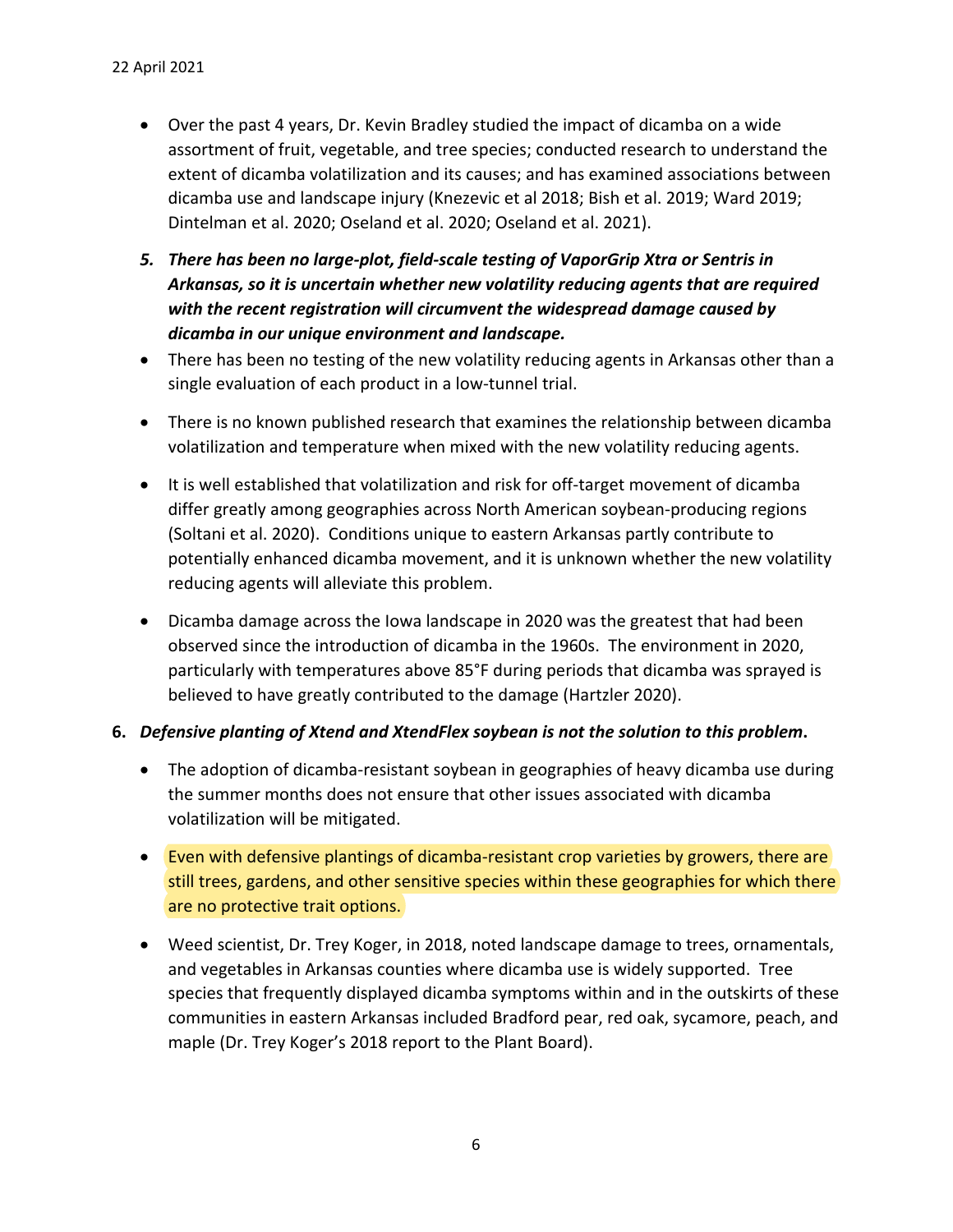- There is no residue tolerance for dicamba on vegetable and fruit crops (EPA 2014), meaning that *fruit from any plant that exhibits symptoms for which dicamba residues are found could result in total crop destruction*.
- The linkage between the extent of dicamba use in the summer months and landscape symptomology has been established (Oseland et al. 2021).
- **7. The impact of sublethal, chronic exposure of trees and other perennial plants to low doses of dicamba leads to greater long‐term physiological stress and susceptibility to pests.**
	- Sublethal rates of dicamba have a serious effect on the growth and physiology of trees. High concentrations of dicamba can inhibit cell division and growth. Sublethal doses result in curling and twisting of the stem, defoliation, and abortion of flowers and fruit. Wells et al. (2019) found that pecan trees were damaged by sublethal doses as low as 0.01%. Damage was greater later in the season than earlier.
	- Dintlemann et al. (2019) found that apple, crabapple, dogwood, elderberry, elm, grape, hydrangea, maple, oak, peach, pecan, redbud, rose, red raspberry, strawberry, sweetgum, blueberry, and walnut exhibited dicamba injury symptoms at 1/200 of an application rate.
	- The amount of herbicide affecting the plant is the sum of the amount of herbicide of each application less the amount of detoxification.
	- Tree exposures within a short time are more damaging than exposures with a longer period between applications. Tree death is generally a long process since sapwood and roots store a considerable amount of carbohydrates.
	- Campbell and Valentine (1972) found that healthy trees can die if defoliated for two or three seasons in a row. If the tree does not die from defoliation, crown and branch dieback can occur and tree vigor declines. As the tree is defoliated, carbohydrate reserves are depleted, and feeder roots often die. Water and nutrient uptake are reduced further stressing the tree.
	- Chronic exposure of trees to dicamba lead to the attraction of insects or trees succumb to diseases that lead to death. Often, trees are diagnosed with one form of malady or the other, but the defoliation was the base cause of tree death (Franklin et al. 1987; Das et al. 2016).
	- Repeated exposure to sublethal doses of dicamba has a cumulative effect. Loss of photosynthesis and carbohydrate reserves due to defoliation will lead to tree death and this process may take years. Increasing exposure events will increase the chances of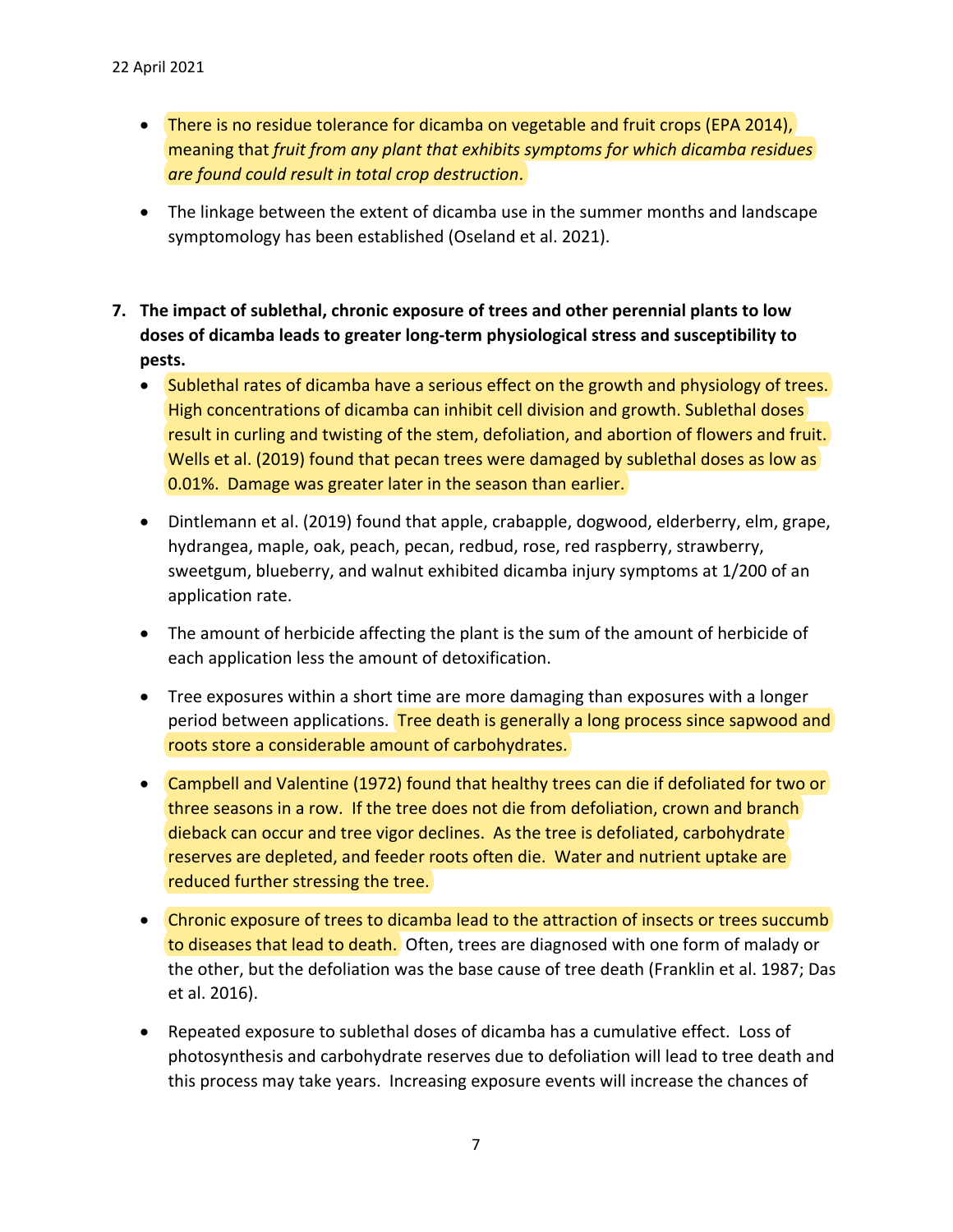death and death is often a result of a secondary pest being able to overcome the weakened tree defenses (Franklin et al. 1987; Das et al. 2016).

- Dicamba has been proven not to have any direct effects on adults, pupae, or larvae of bee species and monarch butterflies (Oregon State University 2021; Stevenson 1978).
- Several studies have demonstrated that dicamba movement affected the food and habitat of pollinators (Olszyk et al. 2015; Hatterman-Valenti 2004). Bohenbust et al (2020) demonstrated the indirect effects of dicamba on butterflies including monarch butterflies through food source reduction.
- Low doses of dicamba reduce the number of flowers and the size of flowers (Bohenblust et al. 2015). This reduction led to a reduced number of feeding sites and less visitation of pollinators to the plants.

# *8. Dicamba buffers established by the EPA do not protect against injury and resulting complaints to the Plant Board.*

- The EPA historically has developed spray drift buffers based on single application rate, spray drift deposition curves, and estimated distances to biomass, height, or survival endpoints. The EPA typically does not set spray drift buffers based on the occurrence of injury symptoms, unless those signs of visual injury can be linked to reductions in biomass and/or plant height (Kelly Tindall – EPA, personal communication).
- The EPA set the endangered species buffer for dicamba‐based on "Off‐Field Movement" field studies from small-plot research that displayed visual signs of injury sufficient to reduce plant biomass or height. In‐field setbacks are intended to prevent off‐field exposures that would result in 5% height reduction and 5% yield loss following a single exposure. No "Off‐Field Movement" study on the new volatility reducing agents was conducted in Arkansas (Kelly Tindal – EPA, personal communication; Wagman et al. 2020).
- Dicamba symptoms on soybean are expressed at much lower concentrations of dicamba than needed to reduce soybean height or biomass, thus buffers set by the EPA are insufficient to protect highly sensitive plants like soybean (Wagman et al. 2020).
- The EPA does not model landscape damage caused by treating multiple fields over a short period within a confined geography. Because of federal label restrictions on the dicamba products, it is typical for a large number of spray applications to occur simultaneously when weather is conducive for spaying. The model used by the EPA only simulates the application of the herbicide to a single 80‐acre field.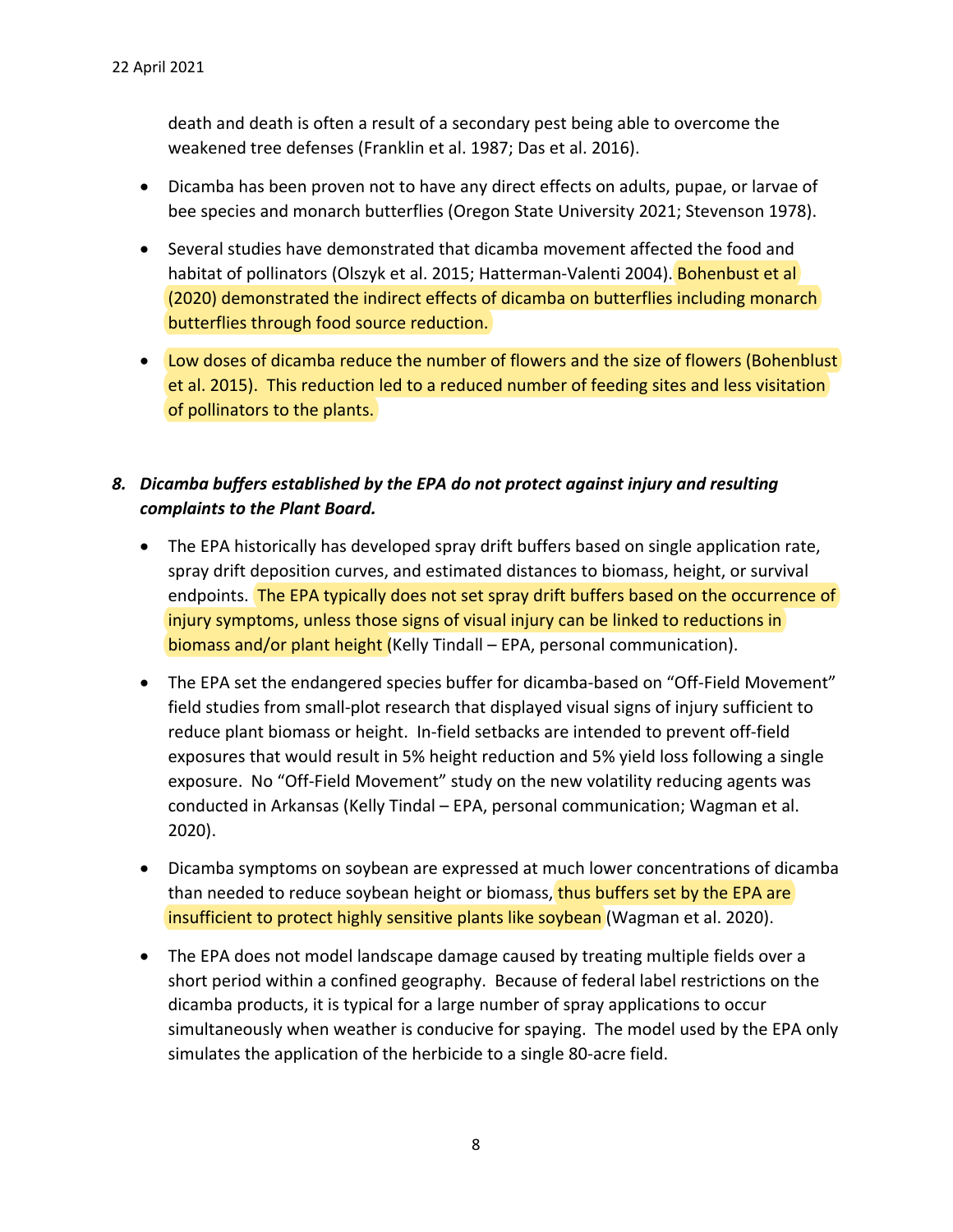- Federal labels failure to include multiple exposures, the lack of modeling landscapescale applications, and the use of biomass or height reductions as criteria for setting a sufficient buffer may be ineffective in preventing dicamba symptomology on surrounding plants.
- **9. Protection of research on stations throughout Arkansas is needed.** 
	- The future success of weed control programs in Arkansas hinges on the ability of weed scientists to evaluate and compare technologies, leading to recommendations on how to best use available tools. The ability to conduct research is critical because most growers, either directly or indirectly, rely on Division scientists to make recommendations or train consultants that prescribe herbicides on a field-by-field basis. Research is conducted across the state of Arkansas at as many sites as possible because of differences in soil texture, soil pH, environmental conditions, and weed response to herbicides.
	- The buffer size needed to protect dicamba-sensitive plants at research stations is unknown. Based on the dicamba symptoms observed at research stations from 2017‐ 2020, three years of which a 1‐mile buffer was in place, the buffer distance in the federal dicamba label is insufficient to provide adequate protection. The buffer distance in the federal labels is for endangered species, not protection against symptomology on dicamba‐sensitive plants.
	- While it is impossible to know whether a 1-mile buffer around research stations will provide sufficient protection, elimination of such a buffer distance increases the risk of dicamba damage to dicamba‐sensitive plants at research stations.
	- The frequent and sustained damage caused by dicamba at the Northeast Research and Extension Center (Keiser, AR) has made it impossible to accurately and fairly evaluate other herbicide technologies in soybean at this site.
- *10. Dicamba and 2,4‐D, in addition to glufosinate, are effective options for controlling Palmer amaranth in most Arkansas cotton and soybean production fields, but to state "the Enlist system is no different from the Xtend system" is false for many reasons.* 
	- The Enlist and Xtend technologies are vastly different in terms of weed control options, limitations, and risks.
	- Glufosinate can be mixed with 2,4‐D choline (see Enlist One label). Mixing two effective herbicide modes of action is the most effective strategy for mitigating the development of herbicide resistance (Evans et al. 2015), a tactic that can be employed in the Enlist technology but not the Xtend or XtendFlex technologies (see Engenia and Xtendimax labels).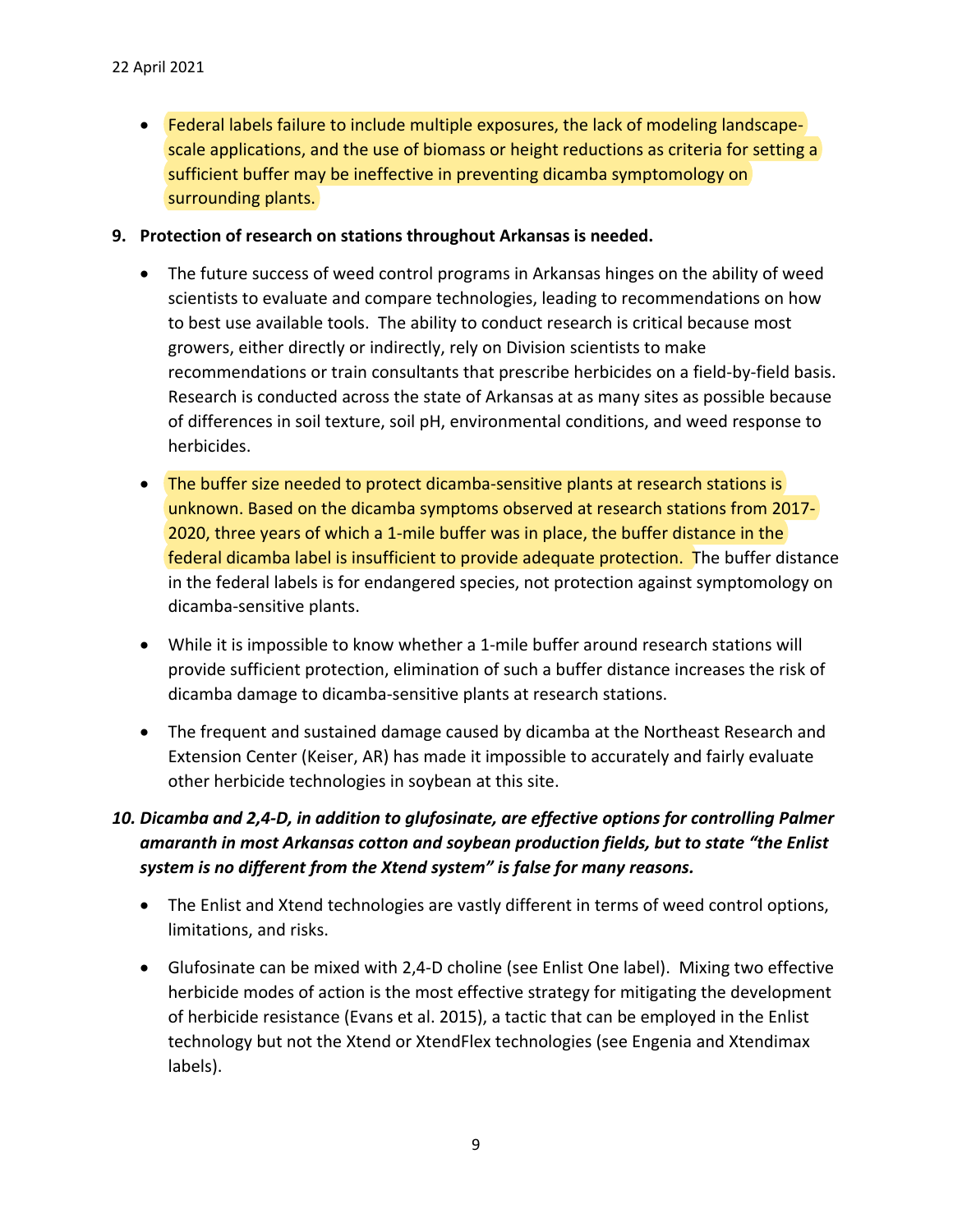- Glyphosate can be mixed with Enlist One for grass control without increasing volatility of the mixture (Norsworthy, unpublished data). Glyphosate can be mixed with Xtendimax/Engenia but increased volatilization results (Bish et al. 2019; Bradley 2019; Carbonari et al. 2020; Mueller and Steckel 2019b; Zaccaro et al. 2021a, c).
- Multi-year data collected by Division weed scientists clearly show that the Enlist technology is a viable and effective option for multiple‐resistant Palmer amaranth in northeast Arkansas as evidenced by on‐farm research at several locations in this geography (Houston et al. 2020). Furthermore, the Xtend technology is also effective if sufficient time can be found to apply the herbicide without violating label requirements and applications can be made before temperatures reach levels known to significantly increase dicamba volatilization.

# *11. Complaints filed alleging off‐target injury caused by dicamba exceeds that of any other Plant Board regulated pesticide in Arkansas history.*

- In the past 4 years, there have been 1,642 complaints filed with the AR State Plant Board alleging dicamba injury compared to 52 paraquat drift complaints, 106 glyphosate drift complaints, and 10 ALS herbicide drift complaints.
- Division weed scientists frequently visit fields to diagnose crop injury caused by offtarget movement of paraquat, glyphosate, ALS‐inhibiting herbicides, and other herbicides. However, injury caused by off‐target movement of dicamba, as observed by Division scientists, has increased dramatically in number, scope and severity.
- Changes to the new dicamba labels over the past 4 years have not corrected the problem of secondary movement of dicamba.
- In a report to the Plant Board in 2018, Dr. Trey Koger wrote, "Dicamba-like symptomology was present in every city, town, and community I visited."
- The number of dicamba complaints over the past 3 years has remained constant to slightly increasing (Figure 2). The number of yearly complaints remains about twice that for quinclorac and 2,4‐D in the years before greater regulations were placed on both of these herbicides.
- Symptoms on Arkansas crops caused by 2,4-D, clomazone, and quinclorac have previously led to strong regulations of these herbicides, regardless of the yield loss caused by the herbicides. These regulations remain in place today.
- Documenting yield loss is not required by Plant Board investigators; rather symptomology caused by chemical trespassing is documented by the Plant Board.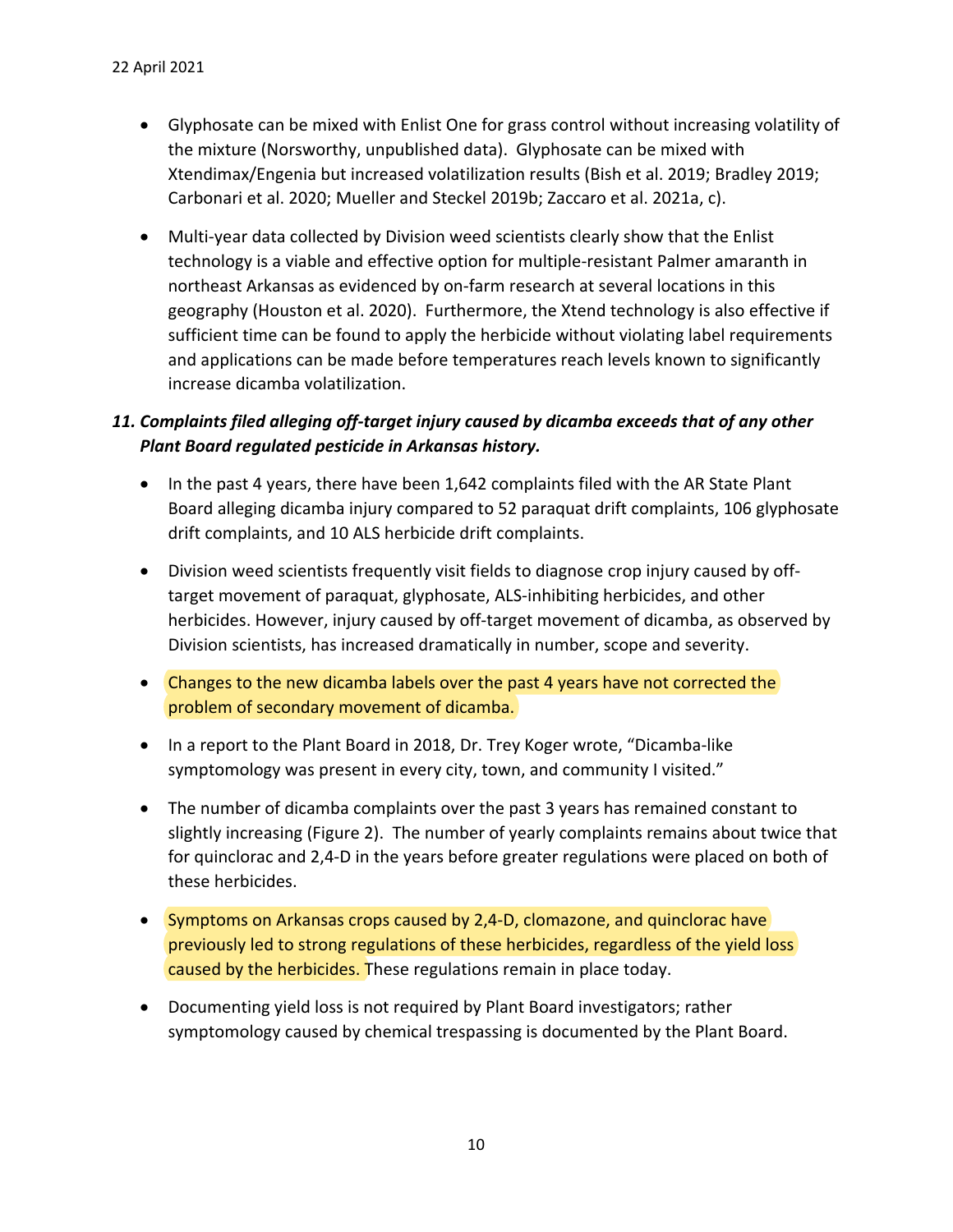- The Plant Board has relied upon data from academic scientists in Arkansas and other states to make informed decisions regarding the science of dicamba and off‐target movement.
- The Arkansas State Plant Board has used scientific data and expert opinion to regulate 2,4‐D, quinclorac, clomazone, and other pesticides in Arkansas. Understanding the behavior of herbicides in Arkansas requires research conducted under Arkansas conditions. Research conducted in environments starkly different from the Midsouth can produce results that do not accurately reflect the situation within our state. Volatility evaluations conducted in the upper Midwest, Australia, Arizona, and Texas are examples.



Figure 2. Complaints in Arkansas in 2017 through 2020 against dicamba, glyphosate, paraquat, and the acetolactate synthase (ALS)‐inhibiting herbicides halosulfuron, penoxsulam, bispyribac, imazethapyr, and imazamox.

### *12. It was stated at a Plant Board meeting that consultants and farmers now know the rules, and the confusion with labels and guidelines that occurred in 2017 has not occurred since.*

- Use of illegal (non-labeled) dicamba formulations has been common in U.S. cotton, according to the EPA based on findings from a 2018 survey that reported 47% of dicamba in‐crop applications (at planting and after planting) were of a formulation other than Engenia, Fexapan, or M1768 (XtendiMax with VaporGrip) (Chism et al. 2020).
- Examination of the dicamba complaints and applicator violations found by the Plant Board shows that, excluding 2017, there have been 47 dicamba violations found against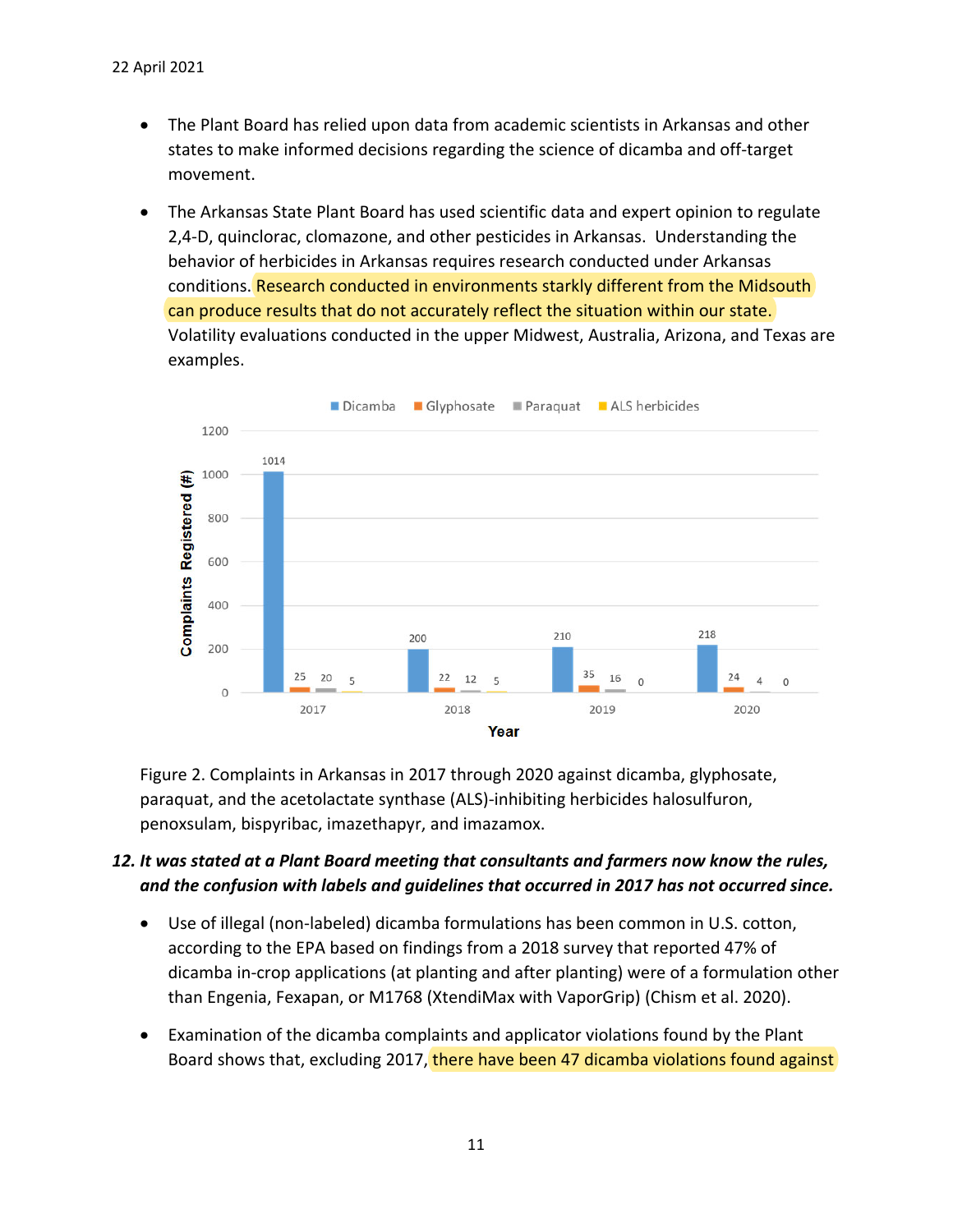commercial applicators and 496 violations against private applicators over the past 3 years.

#### *13. Dicamba injury and yield loss from susceptible soybean varieties*

- Factors that influence the extent of symptomology and yield loss in soybean caused by dicamba include soil moisture availability, growing conditions during and after exposure, number of times the crop is exposed to the herbicide, growth stage at exposure, number of days after exposure until maturity, and dose of the exposure (Johnson et al. 2012; Kniss 2018; McCown et al. 2018; Osipitan et al 2019; Castner et al 2021b).
- Multiple exposures of soybean to dicamba are common in geographies where dicamba use is extensive. Each dicamba exposure increases the likelihood of significant yield loss (Meyeres et al. 2021; USB funded unpublished research summarized by Dr. Dan Reynolds of Mississippi State University and presented to the Plant Board by Dr. Norsworthy).

#### *14. Criticism of observations, methods, results, and interpretations of dicamba research.*

- The statement that Division weed scientists "never have observed injury from volatility" is contrary to what has been shown at open‐to‐the‐public field days, including consultants, and other venues in which dicamba injury to non‐dicamba tolerant plants was clearly visible. If secondary movement mechanisms including volatility were not a major cause of this injury, there would be no effort to improve the formulation, and research on volatility reducing agents would not be needed. There is a plethora of data that shows dicamba, including the new formulations developed for Xtend technology, volatilize at sufficient levels to cause injury to soybean (Behrens and Leuschen 1979; Brabham et al. 2019; Egan and Mortensen 2012; Jones et al. 2019; Soltani et al. 2020).
- Many tools are used to measure injury other than a scientist's eyes. These tools include yield, imagery analysis, biomass production, height, photosynthetic measurements, leaf area index, analytical detection of the herbicide in plant or air samples, among others. In order to publish in peer‐reviewed journals, qualitative data must be accompanied by quantitative data. Graduate students and others working in weed science are taught how to rate damage using photographs of the crop and weeds. This standardization assures consistency. The Behrens and Leuschen scale (Table 1) is often used to assess dicamba injury, and it is highly unlikely for different individuals rating injury to have significantly different ratings. Relationships between qualitative data and quantitative data are used to support the conclusions. For example, damage rating and yield differences are often used.
- Small-plot research is the standard to make recommendations and educate consultants and other clientele. Herbicides are selected and rates set based on visual assessments in small‐plot research. All rates recommended by consultants and others originate from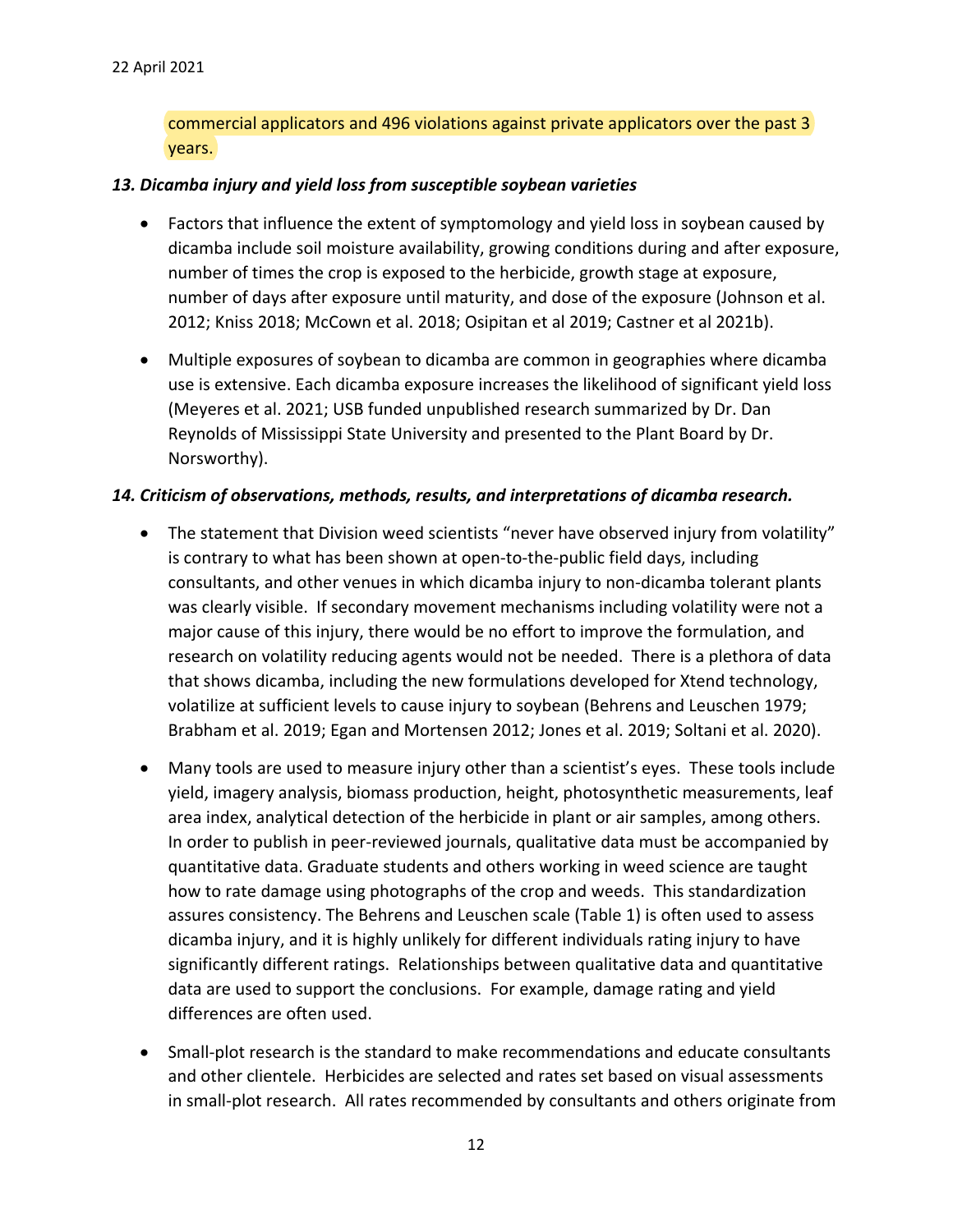visual assessment data, as well as all recommendations generated and presented in Extension‐related publications such as the *MP44 Recommended Chemicals for Weed and Brush Control*. Efficacy and tolerance of herbicides are continually evaluated after initial testing during operational application. The Division weed scientists often hear or observe problems with particular treatments and will re‐evaluate the recommendation.

| Rating   | <b>Description</b>                                                                    |
|----------|---------------------------------------------------------------------------------------|
| $\Omega$ | No effect, plant normal                                                               |
| 10       | Slight crinkle of leaflets of terminal leaf                                           |
| 20       | Cupping of terminal leaflets, slight crinkle of leaflets of second leaf, growth rate  |
|          | normal                                                                                |
| 30       | Leaflets of two terminal leaves cupped, expansion of terminal leaf suppressed         |
|          | slightly                                                                              |
| 40       | Malformation and growth suppression of two terminal leaves, terminal leaf size        |
|          | less than one-half that of control                                                    |
| 50       | No expansion of terminal leaf, second leaf size one-half or less than that of control |
| 60       | Slight terminal growth, vigorous, malformed axillary shoot growth developing          |
| 70       | Terminal bud dead, substantial, strongly malformed, axillary shoot growth             |
| 80       | Limited axillary shoot growth, leaves present at time of treatment chlorotic with     |
|          | slight necrosis                                                                       |
| 90       | Plant dying, leaves mostly necrotic                                                   |
| 100      | Plant dead                                                                            |

Table 1. Behrens and Leuschen (1979) soybean dicamba injury index.

### *15. Palmer amaranth is resistant to several herbicide modes of action in Arkansas, but it is possible to successfully produce soybean and cotton without dicamba as documented on many farms throughout the state.*

- Dicamba resistance is real in Palmer amaranth (Peterson et al. 2019; Steckel 2020; Unglesbee 2020; Rowsey 2021) as well as the existence of glufosinate resistance (Barber et al. 2021). Dr. Larry Steckel in Tennessee has been vocal on social media about the inability to control dicamba‐resistant populations of Palmer amaranth. According to Dr. Steckel, dicamba‐resistant populations in Tennessee also exhibit resistance to Group 15 herbicides like metolachlor.
- One Palmer amaranth population in Arkansas has reduced sensitivity to both dicamba and glufosinate, and there are likely more than just this population present within the state. If these herbicides are continued to be used as the only method of control, resistant populations of Palmer amaranth to both herbicides will likely develop.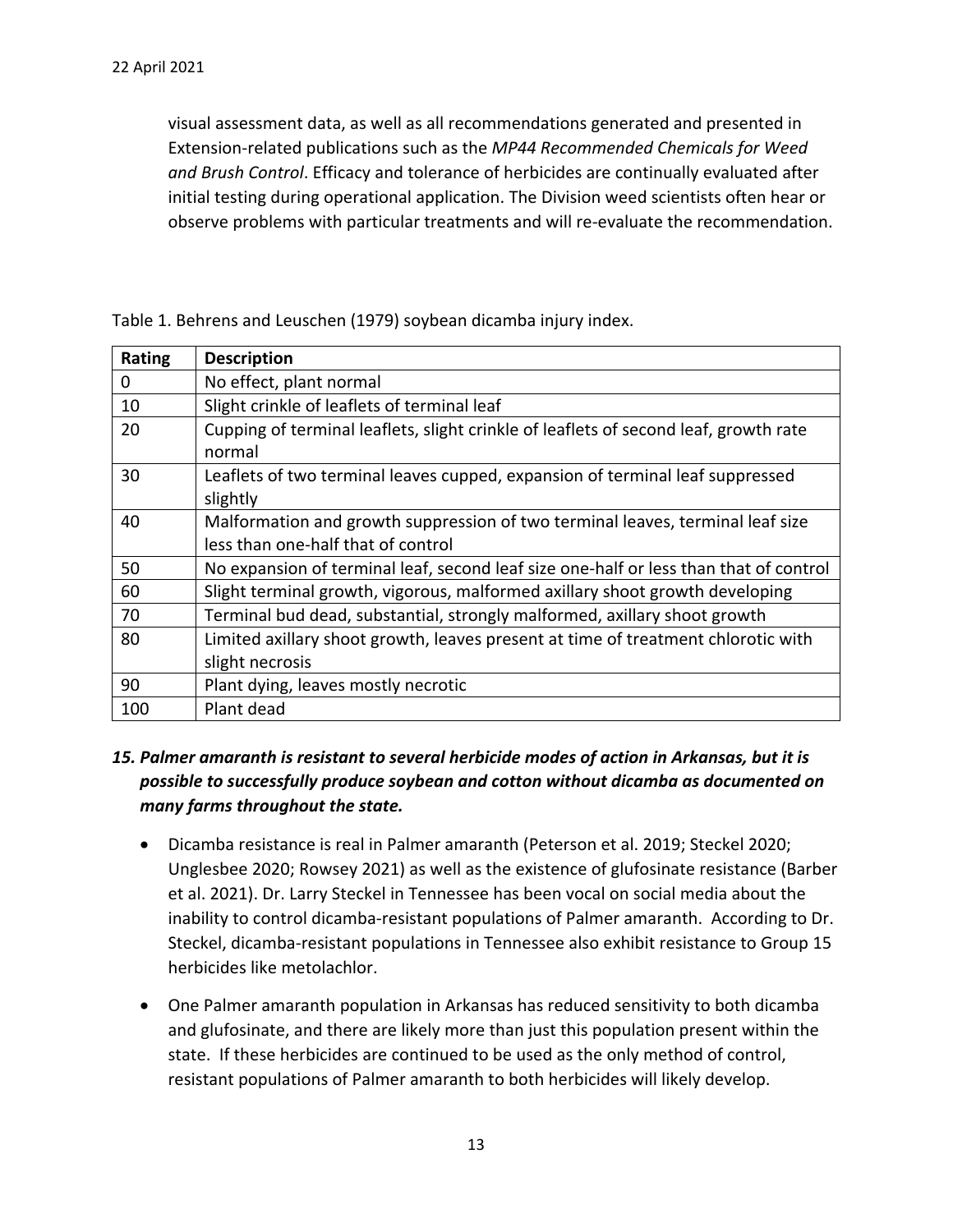### *16. All plants do not respond similarly to dicamba rate.*

- Palmer amaranth is one of the more tolerant species to dicamba, and we have yet to observe leaf cupping or symptomology on Palmer amaranth following drift rates of the herbicide. This was clearly shown in presentations given by Dr. Norsworthy to the Plant Board in 2019 and 2020.
- Some trees, ornamentals, and horticultural crops across the landscape where the herbicide is sprayed during summer months are hyper‐sensitive (Dr. Trey Koger's 2018 Plant Board report; Dintelmann et al. 2020). Unlike soybean and Palmer amaranth, trees are perennials and chronic exposure to the herbicide year after year has long‐term effects as seen at times with other xenobiotics and previously discussed in Discussion Point 8. These plants are refugia for beneficial insects and provide food and habitat to pollinators.

#### **Conclusions**

There are no scientific results that show dicamba can be used throughout the year in Arkansas without substantially injuring crops. There is, however, an abundance of complaint data showing that dicamba applications made in the summer months will cause a substantial number of complaints. Complaints to the Plant Board that lead to fines originate from the occurrence of symptomology caused by chemical trespass, not the need for documented yield loss. Before commercialization and launch of the dicamba formulations labeled for 2017, the Plant Board was repeatedly told by Monsanto (now Bayer CropScience) and BASF that there would be no issues with their low volatile forms of dicamba.

**We are not aware of new published or unpublished research since the last approval of the dicamba regulations on December 2, 2020 that supports or refutes the labels or would support a regulation change.** The current science and limitations placed on testing new volatility‐reducing agents in Arkansas lead one to question the safe use of dicamba herbicide during the summer. There has not been a volatility test conducted in Arkansas east of Crowley's Ridge over the last few years, not because of a lack of need for testing, but rather a test cannot be completed because of the extent of spraying and concentrations of dicamba in the air sufficient to cause symptomology across the landscape.

Division recommendations to Arkansas producers whether it be pest management, agronomic practices, or fertilization are based on sound repeatable science that has been replicated over space and time. The new dicamba labels are the same as the old labels in regards to the offtarget movement of dicamba, except for the addition of a volatility-reducing agent. The Division has not been allowed to evaluate these volatility‐reducing agents in large‐scale research. For products to be recommended by Division scientists, they must be evaluated over multiple years across environments. For that reason, we are unable to determine if these volatility reducing agents are effective and therefore cannot provide an extended‐use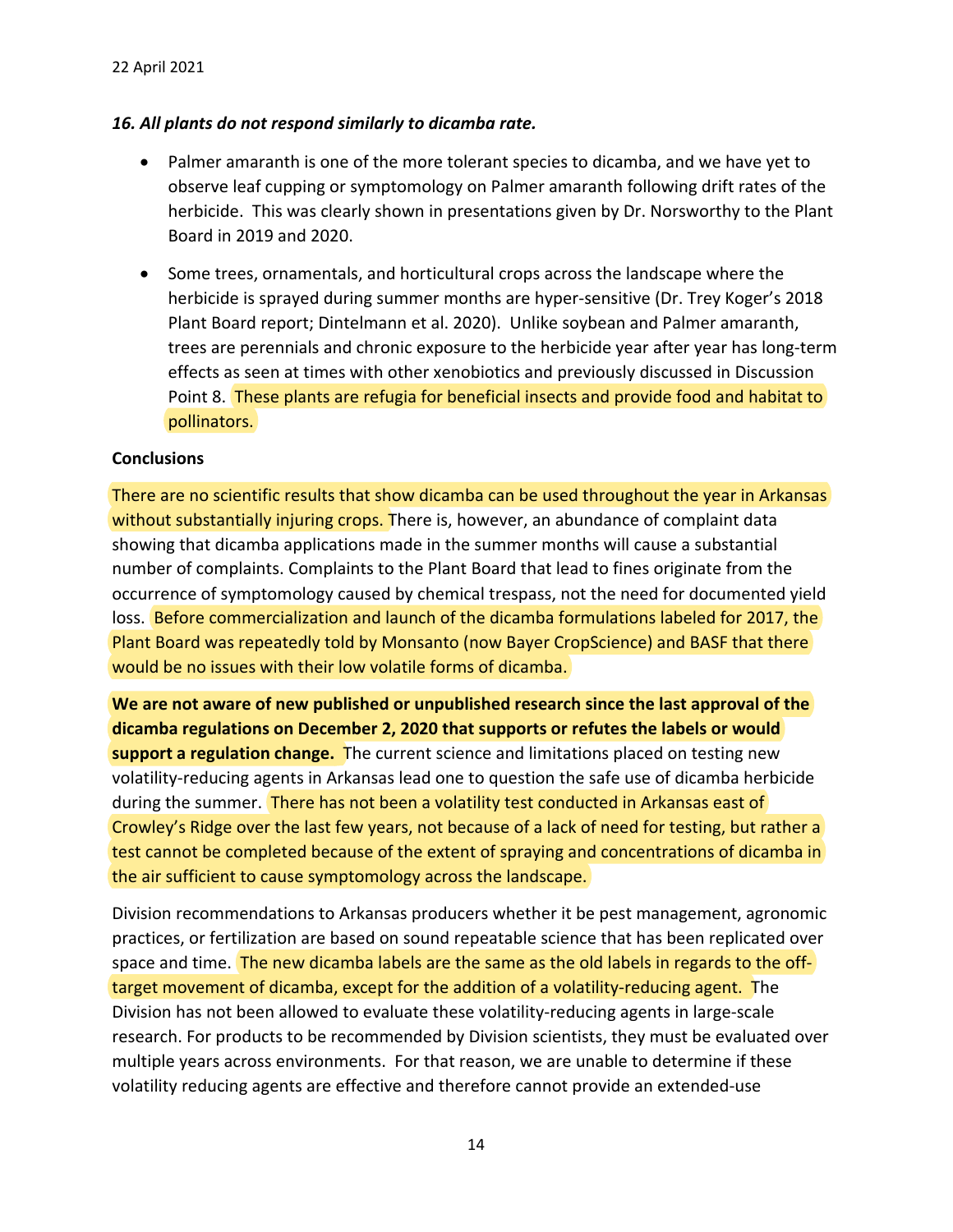recommendation to the Plant Board beyond what is currently known or has been already provided.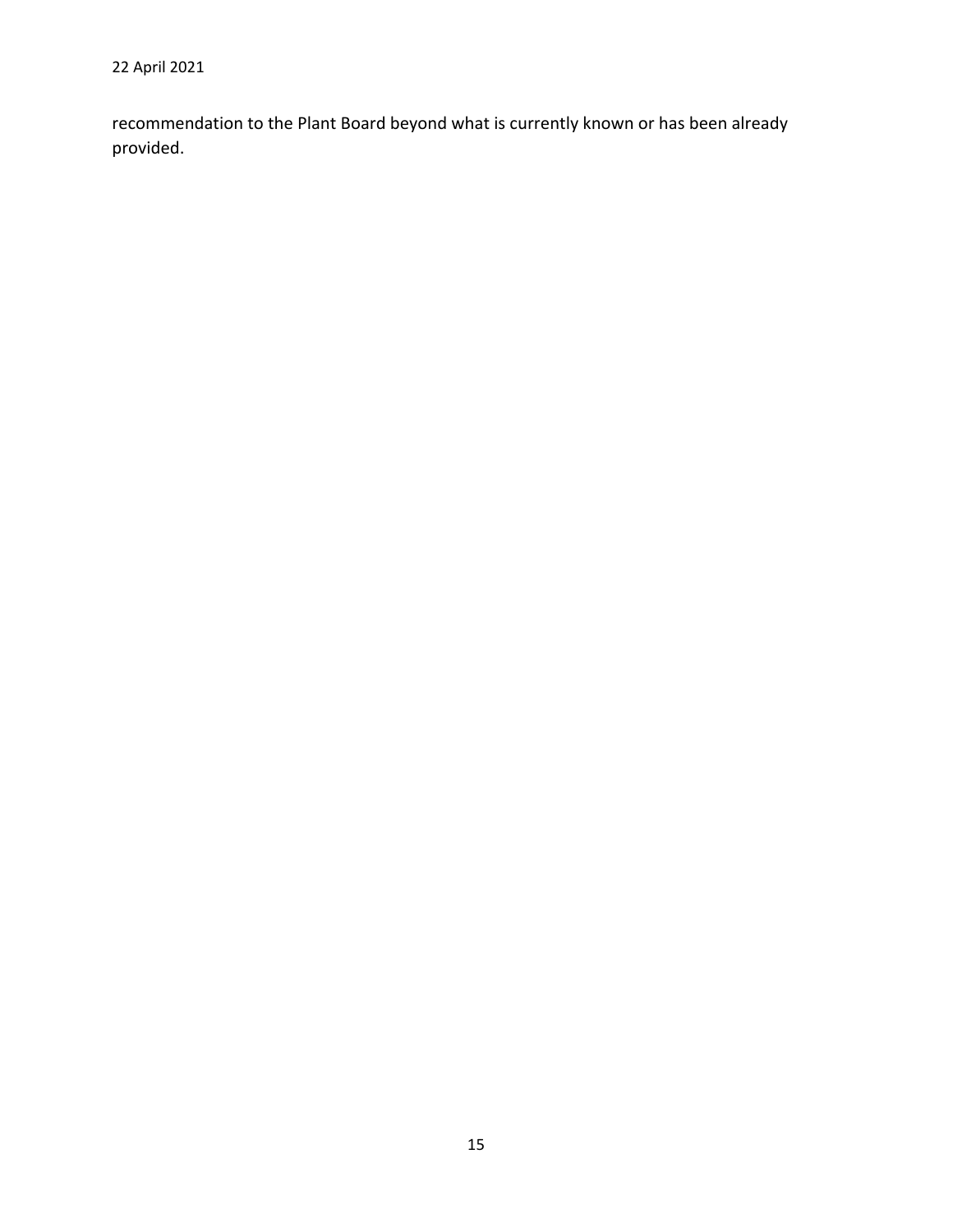### **Literature Cited**

- 1. Behrens R, Leuschen WE (1979) Dicamba volatility. Weed Science 27:486‐493
- 2. Barber T, Norsworthy J, Butts T (2021) Arkansas Palmer amaranth found resistant to field rates of glufosinate. Available on Weeds AR Wild Blog at https://www.uaex.uada.edu/farm‐ranch/pest‐management/weed/weed‐science‐ highlights‐blog/glufosinate‐resistant‐pigweed.aspx
- 3. Bish MD, Farrell ST, Lerch RN, Bradley KW (2019) Dicamba losses to air after application to soybean under stable and nonstable atmospheric conditions. Journal of Environmental Quality 48:1675‐1682
- 4. Bish M, Oseland E, Bradley K (2020). Off‐target pesticide movement: a review of our current understanding of drift due to inversions and secondary movement. Weed Technol. doi: 10.1017/wet.2020.138
- 5. Bohnenblust, E., J. F. Egan, D. A. Mortensen, J. F. Tooker. (2020). Direct and Indirect Effects of the Synthetic‐Auxin Herbicide Dicamba on Two Lepidopteran Species. Environmental Entomology, (42)3: 586–594,
- 6. Bohnenblust, E., A.D. Vaudo, J. F. Egan, D. A. Mortensen, J. F. Tooker. (2015) Effects of the herbicide dicamba on nontarget plants and pollinator visitation. Environmental Toxicology and Chemistry, 35:144–151.
- 7. Brabham C, Norsworthy JK, Zaccaro M, Varanasi VK, Mueller T (2019) Use of field evaluations to better understand dicamba volatility. Weed Science Society of America Abstract:334
- 8. Bradley KW (2017) How to proceed in 2018: a university perspective. Proceedings of the 72nd Annual Meeting of the North Central Weed Science Society. Available at: https://ncwss.org/wp-content/uploads/2017-North-Central-Weed-Science-Society-Proceedings-w attendees.pdf.
- 9. Bradley KW (2018) July 15 dicamba injury update. Different year, same questions. Available on Integrated Pest Management University of Missouri website at https://ipm.missouri.edu/ipcm/2018/7/July‐15‐Dicamba‐injury‐update‐different‐year‐ same‐questions/
- 10. Bradley KW (2019) Five things we've learned about dicamba. Available on Integrated Pest Management University of Missouri website at https://ipm.missouri.edu/IPCM/2019/4/dicamba/
- 11. Carbonari CC, Costa RN, Bevilaqua NC, Pereira VGC, Giovanelli BF, Lopez Ovejero RF, Palhano M, Barbosa H, Velini ED (2020) Volatilization of standalone dicamba and dicamba plus glyphosate as function of volatility reducer and different surfaces. Agriculture 10:495 doi:10.3390/agriculture10110495
- 12. Castner MC, Norsworthy JK, Barber T, Gbur EE, Roberts TL (2021a) Is there a hormetic response of sensitive soybean to dicamba? Crop, Forage and Turf Management (in review)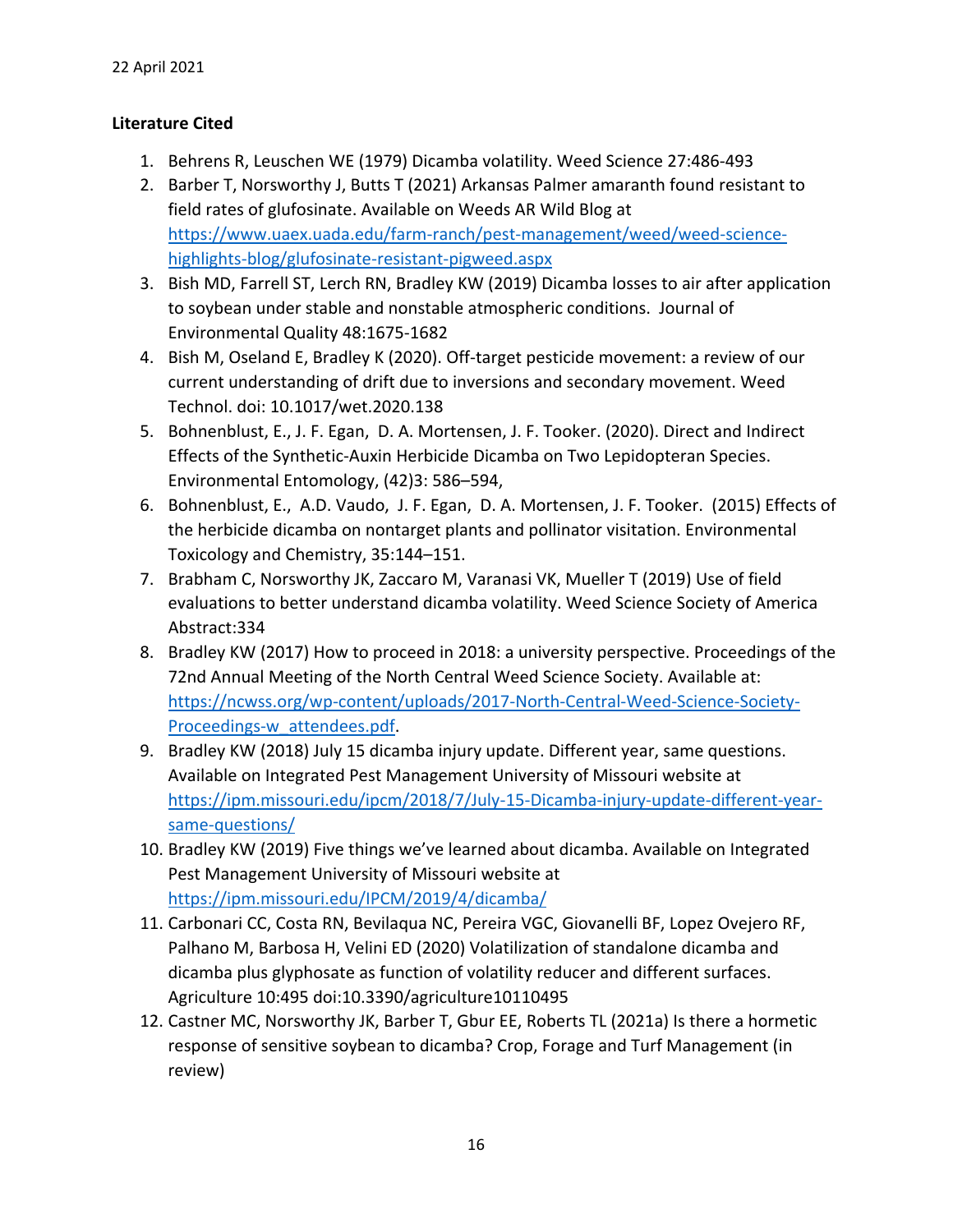- 13. Castner MC, Norsworthy JK, Barber T, Robert TL, Gbur EE (2021b) Interaction of contact herbicides and timing of dicamba exposure on soybean. Weed Technology (accepted pending revisions)
- 14. Chism B et al. (2020) Dicamba use on Genetically Modified Dicamba‐Tolerant (DT) Cotton and Soybean: Incidents and Impacts to Users and Non‐Users from Proposed Registrations (PC# 100094, 128931). EPA Memorandum, October 26, 2020, 63 pgs.
- 15. Das, A.J., N.L. Stephenson, and K. P. Davis (2016). Why do trees die? Characterizing the drivers of background tree mortality. Ecology 97(10): 2016:2027.
- 16. Dintelmann BR, Warmund MR, Bish BD, Bradley KW (2020) Investigations of the sensitivity of ornamental, fruit, and nut plant species to driftable rates of 2,4‐D and dicamba. Weed Technology 34:331‐341
- 17. Egan JF, Mortensen DA (2012) Quantifying vapor drift of dicamba herbicides applied to soybean. Environ Toxicology and Chemistry 31:1023–1031
- 18. Evans JA, Tranel PJ, Hager AG, Schutte B, Wu C, Chatham LA, Davis (2015) Managing the evolution of herbicide resistance. Pest Management Science 72:74‐80
- 19. [EPA] Environmental Protection Agency (2014) Part 180 Tolerances and exemptions for pesticide chemical residues in food. Available at https://www.govinfo.gov/content/pkg/CFR‐2014‐title40‐vol24/xml/CFR‐2014‐title40‐ vol24‐part180.xml
- 20. Franklin, J.F., H. H. Shugart and M. E. Harmon. (1987). Tree Death as an Ecological Process. BioScience 37(8): 550‐556.
- 21. Hager A (2017) Observations of Midwest weed extension scientist. Proceedings of the 72nd Annual Meeting of the North Central Weed Science Society. Available at: https://ncwss.org/wp-content/uploads/2017-North-Central-Weed-ScienceSociety-Proceedings‐w\_attendees.pdf.
- 22. Hager A (2021) Make Sure You Know ALL the Changes for 2021 Dicamba Applications in Soybean. Department of Crop Sciences, University of Illinois, January 14, 2021. Available at: https://farmdoc.illinois.edu/field‐crop‐production/weeds/make‐sure‐you‐know‐all‐ the‐changes‐for‐2021‐dicamba‐applications‐in‐soybean.html
- 23. Hartzler R (2017) Dicamba: Past, Present, and Future. Available on Iowa State University Extension and Outreach Blog Post at https://crops.extension.iastate.edu/blog/bob‐ hartzler/dicamba‐past‐present‐and‐future
- 24. Hartzler R (2020) Dicamba 2020: What went wrong in Iowa? Available on Iowa State University Extension and Outreach Blog Post at https://crops.extension.iastate.edu/blog/bob‐hartzler‐prashant‐jha/dicamba‐2020‐ what‐went‐wrong‐iowa
- 25. Hatterman‐Valenti, H. (2004). Annual flower response to simulated 2,4‐D and dicamba spray drift. HortScience 39(4): 844D‐844.
- 26. Houston MM, Barber LT, Norsworthy JK, Roberts TL (2020) Comparison of weed control technologies for protoporphyrinogen oxidase‐resistant Palmer amaranth. Crop, Forage and Turfgrass Management https://doi.org/10.1002/cft2.20024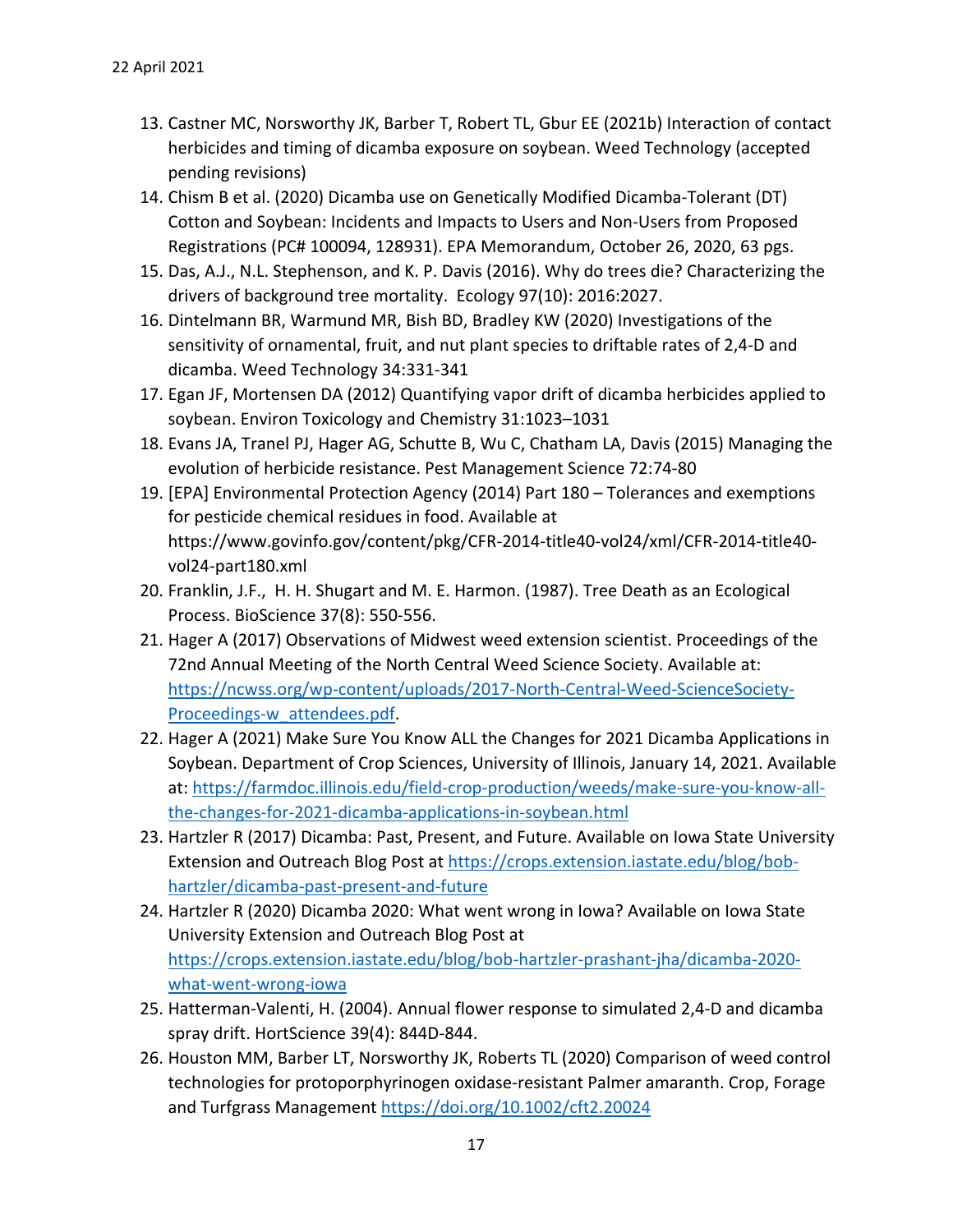- 27. Johnson VA, Fisher LR, Jordan DL, Edmisten KE, Stewart AM, York AC (2012) Cotton, peanut, and soybean response to sublethal rates of dicamba, glufosinate, and 2,4‐D. Weed Technology 26:195–206
- 28. Jones GT, Norsworthy JK, Barber T (2019) Response of soybean offspring to a dicamba drift event the previous year. Weed Technology 33:41‐50
- 29. Jones GT, Norsworthy JK, Barber T (2019) Off‐target movement of diglycolamine dicamba to non‐dicamba soybean using practices to minimize primary drift. Weed Technology 33:24‐40
- 30. Jones GT, Norsworthy, Barber T, Gbur E, Kruger GR (2019) Off‐target movement of DGA and BAPMA dicamba on sensitive soybean. Weed Technology 33:51‐65
- 31. Jones GT, Norsworthy JK, Barber T, Gbur E, Kruger GR (2019) Effect of low doses of dicamba alone and I combination with glyphosate on parent soybean and offspring. Weed Technology 33:17‐23
- 32. Kniss AR (2018) Soybean response to dicamba: A meta‐analysis. Weed Technology 32:507‐512
- 33. Long JI (2017) Influence of application factors on dicamba volatility. Purdue University **Thesis**
- 34. McCown S, Barber T, Norsworthy JK (2018) Response of non‐dicamba‐resistant soybean to dicamba as influenced by growth stage and herbicide rate. Weed Technology 32:513‐ 519
- 35. Knezevic SZ, Osipitan OA, Scott JE (2018) Sensitivity of grape and tomato to micro‐rates of dicamba‐based herbicides. Journal of Horticulture 5:229 doi:10.4172/2376‐ 0354.1000229
- 36. Lingenfelter D (2021) Comparing Xtend and Enlist E3 soybean systems. Penn State Extension available at https://extension.psu.edu/comparing-xtend-and-enlist-e3soybean‐systems
- 37. Meyeres TP et al. (2021) Non‐dicamba‐resistant soybean (*Glycine max* (L.) Merr.) response to multiple dicamba applications. Weed Technology (in review; *used with author permission*)
- 38. Mueller TC and Steckel LE (2021) Dicamba emissions under field conditions. Weed Technology 35:188‐195
- 39. Mueller TC, Steckel LE (2019b) Spray mixture pH as affected by dicamba, glyphosate, and spray additives. Weed Technology 33:547‐554
- 40. Mueller TC, Steckel LE (2019a) Dicamba volatility in humidomes as affected by temperature and herbicide treatment. Weed Technology 3:541–546
- 41. Mueller TC, Wright DR, Remund KM (2013) Effect of formulation and application time of day on detecting dicamba in the air under field conditions. Weed Science 61:586–593
- 42. Oregon State University. 2021. Dicamba Fact Sheet National Pesticide Information Center. http://npic.orst.edu/factsheets/archive/dicamba\_tech.html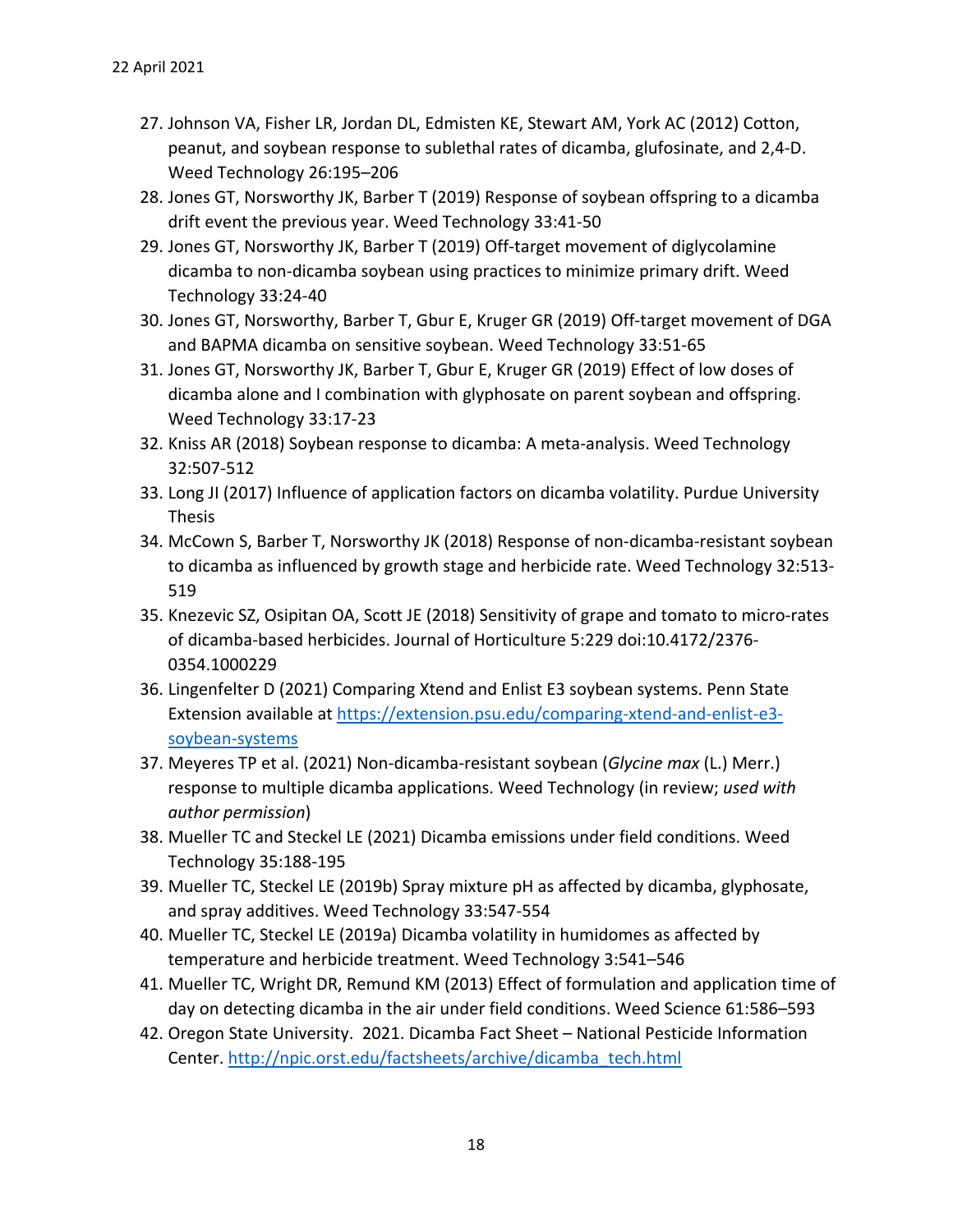- 43. Oseland E, Bish M, Steckel L, Bradley K (2020) Identification of environmental factors that influence the likelihood of off‐target movement of dicamba. Pest Management Science 76:3282–3291
- 44. Oseland, EG, MD Bish, KW Bradley (2021) Influence of environment and soybean trait adoption on dicamba concentrations in rainwater and air deposits in Missouri. Weed Science Society of America Abstract:138
- 45. Osipitan OW, Scott JE, Knezevic SZ (2019) Glyphosate‐resistant soybean response to micro-rates of three dicamba-based herbicides. Agrosystems, Geosciences & Environment 2:180052 doi:10.2134/age2018.10.00052
- 46. Peterson D, Jugulam M, Shyam C, Borgota E (2019) Palmer amaranth resistance to 2,4‐D and dicamba confirmed in Kansas. Available on K‐State Agronomy eUpdates at https://webapp.agron.ksu.edu/agr\_social/eu\_article.throck?article\_id=2110
- 47. Rowsey G (2021) Metabolic resistance: searching for solutions. Delta Farm Press, April 2, 2021
- 48. Soltani N, Oliveira MC, Alves GS, Werle R, Norsworthy JK, Sprague CL, Young BG, Reynolds DB, Brown A, Sikkema PH (2020) Off‐target movement assessment of dicamba in North America. Weed Technology 34:318‐330
- 49. Steckel L (2020) Dicamba‐resistant Palmer amaranth in Tennessee: Stewardship Even More Important. Available on UTcrops News Blog at https://news.utcrops.com/2020/07/dicamba‐resistant‐palmer‐amaranth‐in‐tennessee‐ stewardship‐even‐more‐important/
- 50. Stevenson, J H (1978). The acute toxicity of unformulated pesticides to worker honey bees (Apis mellifera L.). Plant Pathology, 27 (1):38‐40.
- 51. Ungleesbee E (2020) Dicamba‐resistant pigweed. Dicamba‐resistant Palmer amaranth confirmed in Tennessee. Available in Progressive Farmer at https://www.dtnpf.com/agriculture/web/ag/crops/article/2020/07/27/dicamba‐ resistant‐palmer‐amaranth
- 52. Wagman M, Farruggia FT, Odenkirchen E, Connolly J (2020) 2020 Ecological Assessment of Dicamba Use on Dicamba‐Tolerant (DT) Cotton and Soybean Including Effects Determinations for Federally Listed Threatened and Endangered Species. October 26, 2020, 346 pages.
- 53. Ward M (2019) 10 things university research teaches us about dicamba. Available in FarmProgress at https://www.farmprogress.com/crops/10-things-university-researchteaches‐us‐about‐dicamba
- 54. Wells, M L, E P Prostko, and OW Carter. (2018). Simulated single drift events of 2,4‐D and dicamba on pecan trees. HortTechnology 29:360‐366.
- 55. Willett CD, Grantz EM, Lee JA, Thompson MN, Norsworthy JK (2019) Soybean response to dicamba in irrigation water under controlled environmental conditions. Weed Science 67:354‐360